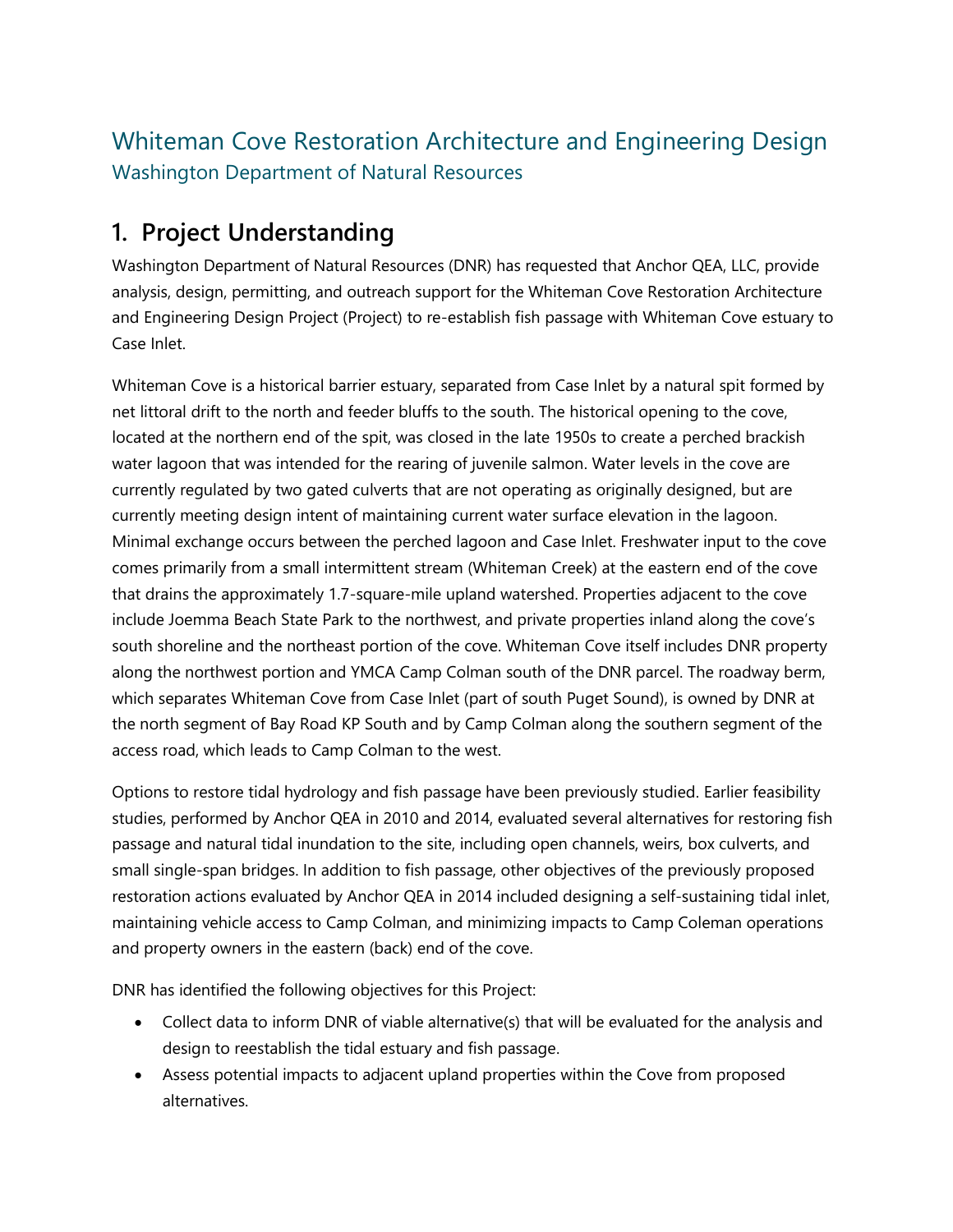- Assess potential sedimentation and other potential impacts to Case Inlet and an adjacent commercial geoduck aquaculture farm and eelgrass restoration site from proposed alternatives.
- Provide viable options for the YMCA to have continued vehicle access to Camp Coleman.
- Assess immediate and projected physical changes to the estuary and adjacent Case Inlet tidelands based on proposed alternatives.
- Complete State Environmental Policy Act requirements for the final design.

The Project will occur in three phases; Phase 1/1B work is ongoing and will be completed by December 2019.

- **Phase 1 and 1B** will include a literature review, storyboard development, support at scheduled meetings on July 24 and September 19, and water quality data collection work (in progress).
- **Phase 2** will include a feasibility study, coastal evaluation, private property impacts assessment, conceptual design/cost estimating, and outreach support.
- **Phase 3** will include a 30% through final design/cost estimating, permitting assistance (including environmental impact statement, although this effort could be started in Phase 2), and outreach support.

This scope of work is for Phase 2 tasks only, which will occur between January 2020 and June 2020. Contracting Phase 3 work will occur through a future scope amendment, with this phase anticipated to begin in early spring 2020.

# **2. Scope of Services and Deliverables**

The Phase 2 scope of work includes time and budget to develop options to meet project objectives described in above, evaluate the proposed options, and select a preferred option to move forward into 30% design (Phase 3 work). Reasonable options developed and provided to DNR by YMCA, homeowners, and other stakeholders within the timeline of this phase of the project will be considered along with other options. Tasks 1 through 4 were scoped as part of Phase 1/1B work; therefore Phase 2 work begins with Task 5. Specific work, deliverables, and assumptions for Phase 2 are outlined in the following sections.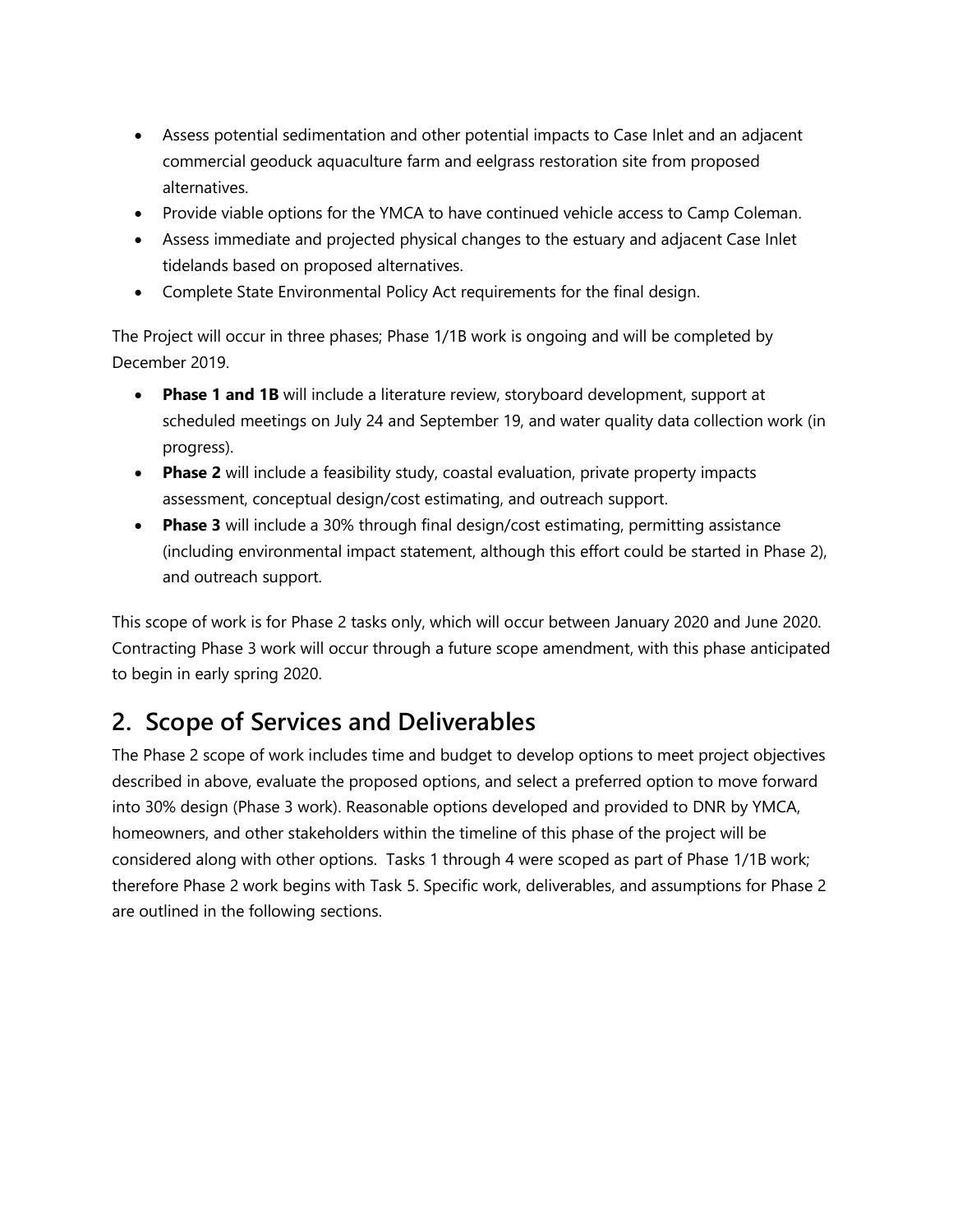# **Task 5: Phase 2 Project Management and Meetings**

#### **Subtask 5.1: Project Management**

This subtask includes the following Project management tasks for a Project duration of 8 months: (November 2019 through June 2020):

- Communicating with DNR and the consultant team during the approximately 8-month period when this scope is underway and ensuring that communication on Project status and progress is communicated both ways (i.e., to DNR and to the consultant team)
- Maintaining and updating the Project schedule
- Tracking and managing the Project budget and providing monthly invoices

#### **Subtask 5.2: Project Meetings**

This subtask includes the following:

- Phase 2 kickoff conference call with DNR staff
- Two conference calls to review deliverables and prepare for meetings
- Pre-application meeting with available representatives of Regulatory Agencies
- One open meeting focused on review of conceptual alternatives and planning study results (to occur after completion of Task 8). Representative staff from BCE and KPFF will attend the open meeting.

#### **Deliverables**

- Project schedule, provided in PDF format
- Monthly invoices with budget status
- Meeting summary, provided in Microsoft (MS) Word file format

## **Task 6: Data Review and Collection**

This task will include additional data review and synthesis of work previously conducted in support of this project, documents provided by DNR, and other publicly available sources to support the Feasibility Work (Phase 2). This work will build on information gathered as part of Task 2 (Phase 1) work. The background information gathering was also be informed by input obtained in previous open meetings (conducted as part of Phase 1 and 1B work).

#### **Subtask 6.1: Compilation and Review of Existing Data**

This subtask includes the following:

- Reviewing and synthesizing previous work conducted by the Project team and others at the Project site, developing a project basemap.
- Compiling and reviewing available site information relevant to the new work outlined in this scope (i.e., transportation study).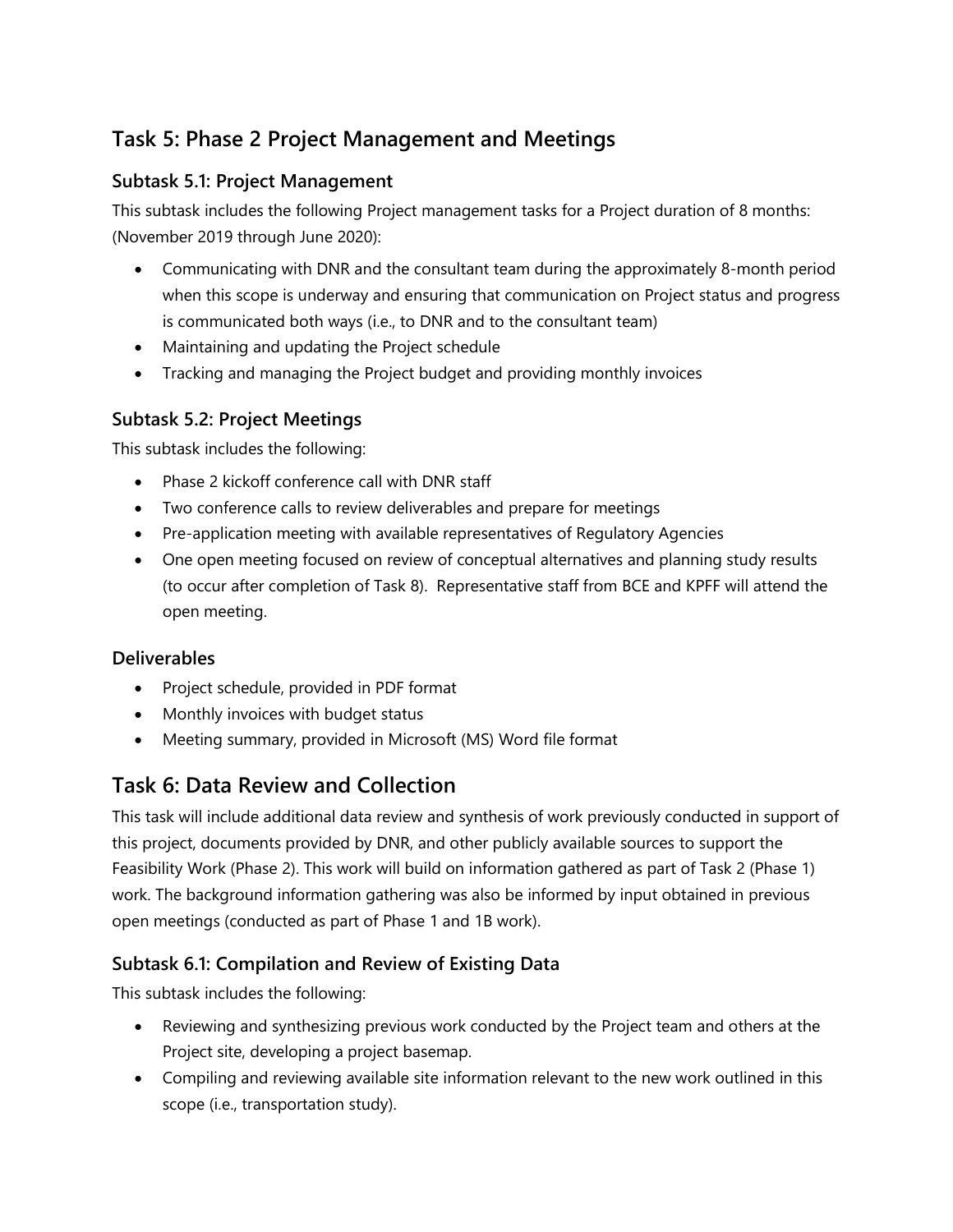- Reviewing existing as-built plans and other site analysis documents provided by DNR, including utilities, critical areas, and property information including parcel lines, ownership information, easements, etc.
- Identifying and reviewing, if any, historical geotechnical borings near the Project site.

Data compilation and review conducted as part of this task will be targeted to support new work not previously scoped as part of the feasibility study (i.e. Phase 1 and 1b work); data collected will be used to develop and analyze conceptual alternatives, planning-level studies and investigations, and the choice and refinement of a preferred alternative. Site data to be collected is outlined in Subtask 6.2.

#### **Deliverables**

Documentation of compiled data will be included in the draft feasibility report (Task 10)

### **Subtask 6.2: Targeted Data Collection**

This subtask includes targeted data collection and analysis of high priority information identified in the "baseline data needs list," developed by DNR with input from the consultant team (see Attachment 1). This list was developed in coordination with homeowners and representatives for the YMCA.

This budget allocated for this task is based on assumptions of what data is required for the feasibility study work based on the list provided in Attachment 1 and our understanding of the Project at the time this scope of work was developed. Additional data collection and associated budget may be required based on the results of Subtask 7.1 or DNR request.

Data to be collected as part of this task includes:

- Targeted site survey to determine unknown elevations of the existing tide gate systems (i.e., pipe inverts, location/elevation of wing walls), center line elevation of spit/roadway, and topography of adjacent nearshore area down to a lower tide elevation.
- Additional water quality data sampling to build upon the sampling program outlined and conducted under Phase 1B work. Water samples will be collected during one additional time period and water quality measurements will be collected during two additional time periods. Timing of data collection will be selected in coordination with DNR. Sampling locations will be the same as Phase 1B work.
- Sediment grab samples from inside the lagoon and the nearshore area adjacent to the lagoon will be collected and analyzed in a lab to determine grain size distribution. Two locations within the lagoon, two locations within the old tidal channel, and two locations in the nearshore area will be sampled (six total samples).
- Habitat Survey: A reconnaissance-level habitat survey will be conducted to document existing habitat conditions within Whiteman Cove and adjacent areas within a potential construction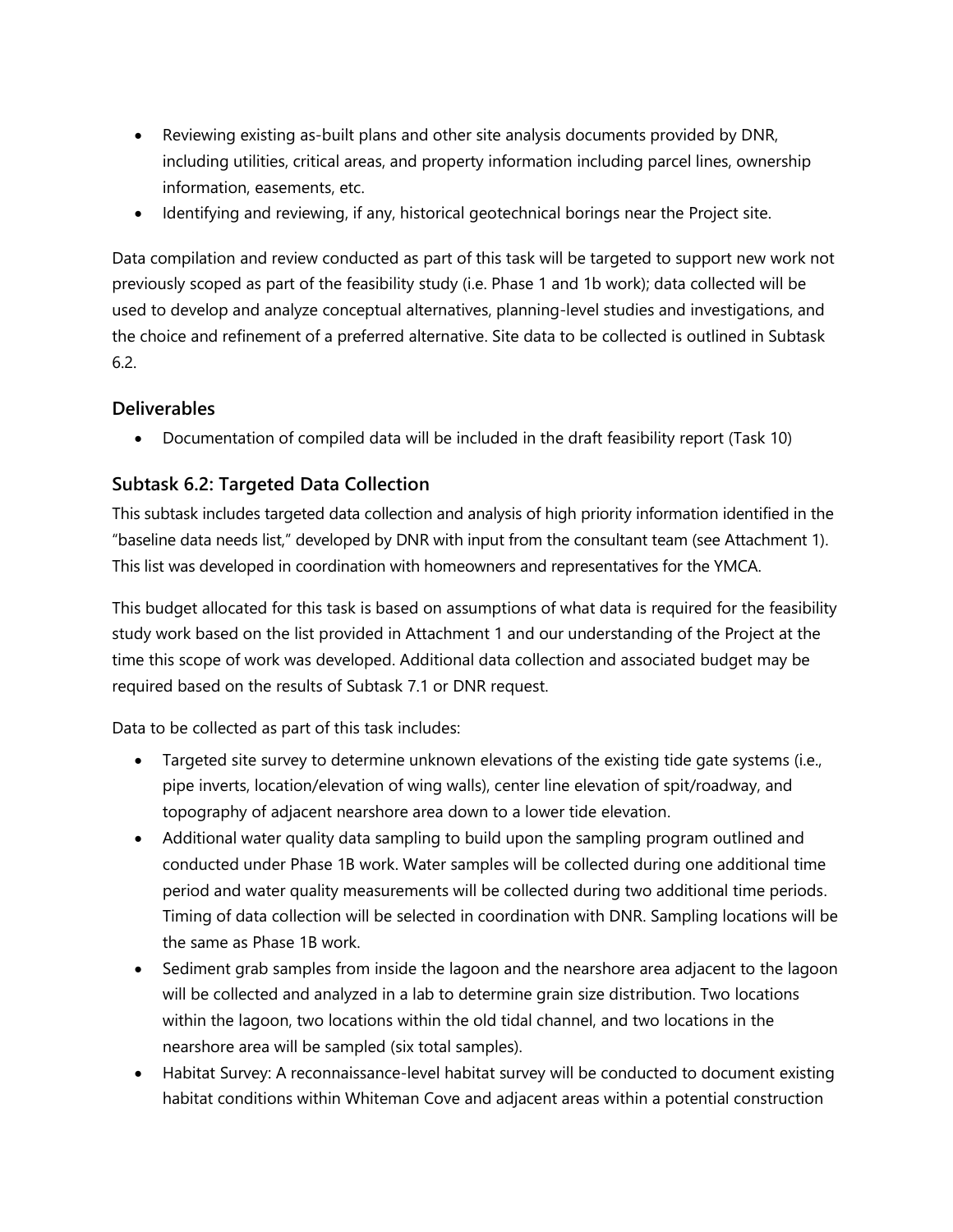footprint. This survey would include documentation and mapping of dominant vegetation (including non-native species); aquatic habitat conditions such as depth, substrate, and aquatic vegetation; and estimated areas of wetlands. A wetland delineation will not be conducted. Any fish or wildlife species observed will be documented and a general description of the types of fish and wildlife species that would utilize the site will be included.

#### **Deliverables**

- Topographic survey data in AutoCAD format and PDF
- Data files from instrumentation, field forms, and laboratory results
- Results of the data collection effort will be documented in the feasibility report scoped in Task 10.

# **Task 7: Develop Evaluation Criteria and Project Alternatives**

This task will include development of evaluation criteria and Project alternatives.

#### **Subtask 7.1: Evaluation Criteria Development**

This subtask includes the following:

- Coordination with DNR, regulatory agencies, and others (as needed) to develop evaluation criteria specific to stated objectives for the project in Section 1 of this scope of work and other regulatory considerations
- Development of Preliminary Evaluation Criteria for discussion with DNR at a conference call meeting and revision based on DNR's input
- Preparation of materials outlining evaluation criteria to be published on DNR's Project website to solicit public and stakeholder input on the proposed evaluation criteria.
- Finalization of the evaluation criteria based on provided input

#### **Subtask 7.2: Preliminary Concepts**

This subtask includes the following:

- In coordination with DNR, identify a range of preliminary concepts (up to five anticipated) that will meet (to the extent practical) evaluation criteria developed in Subtask 7.1. Reasonable options developed and provided to DNR by YMCA, homeowners, and other stakeholders will be considered along with other options These concepts may include potential structural solutions to provide fish passage to Whiteman Cove. This task will leverage work previously conducted by Anchor QEA, and others, at the site.
- Range of concepts will be discussed at the pre-application meeting with Regulatory Agencies (see Subtasks 5.2 and 8.6) to solicit their input on permitting constraints for each concept. Input obtained during this meeting may eliminate the number of preliminary concepts included in this screening level evaluation.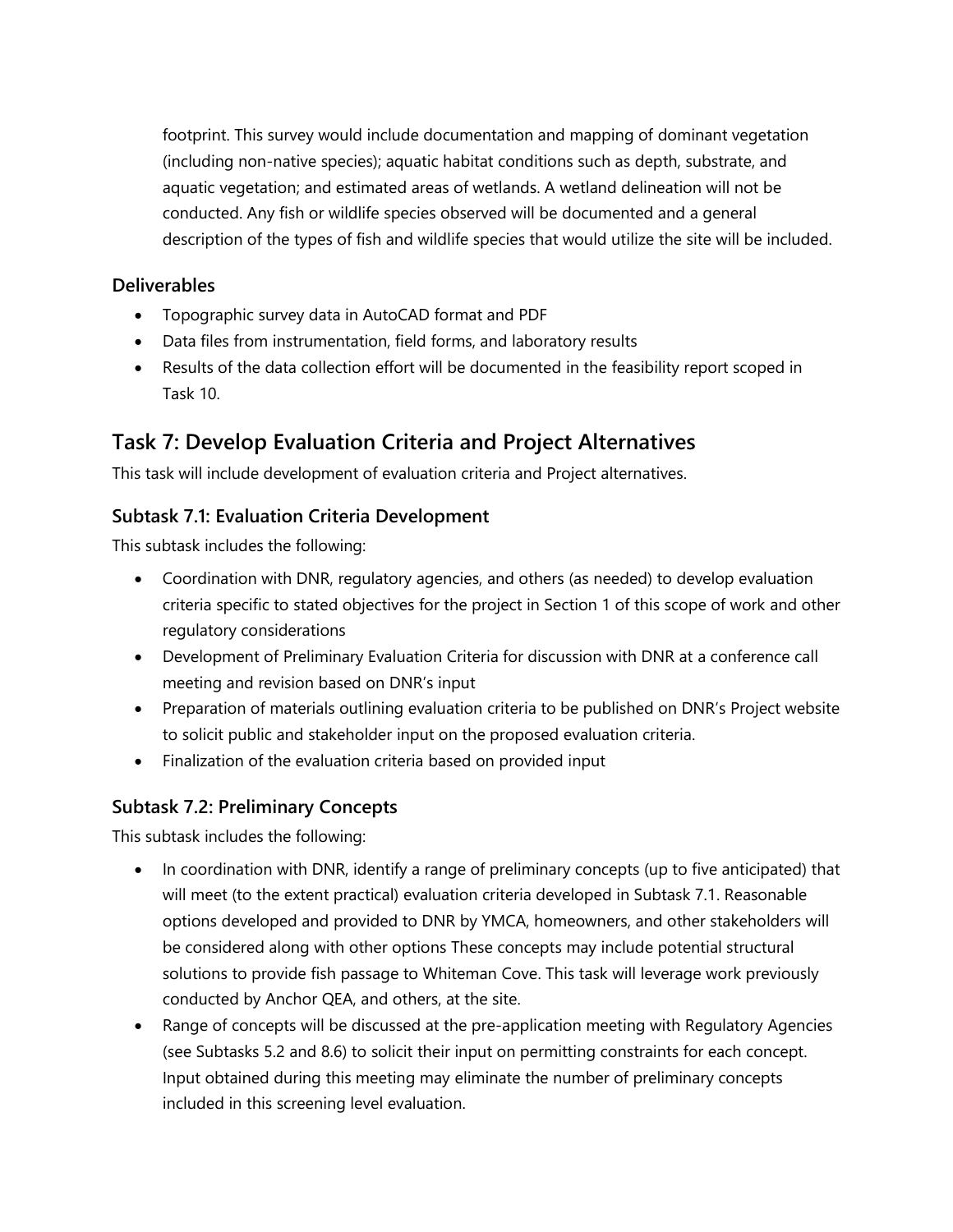- Conduct a screening-level feasibility review on each of the preliminary concepts using existing data and previously completed studies (including information collected/compiled as part of Phase 1, 1B, and Task 6 of this phase of work (Phase 2).
- Develop a matrix that outlines high-level opportunities and constraints for each of the preliminary concepts and narrative and illustrative figures (plan view only) for each preliminary conceptual alternative. These materials will be published on DNR's Project website to solicit input.

### **Subtask 7.3: Select Draft Conceptual Alternatives**

This subtask includes the following:

- In coordination with DNR and using input obtained from regulatory agencies, project stakeholders and the public through the Project website, select two of the preliminary concepts (Subtask 7.2) to move forward in the in-depth studies (Task 8).
- Develop narrative outlining rationale for selection of the preferred alternative for inclusion in the feasibility report (Task 10).

### **Deliverables**

- Draft and Final Matrix of Preliminary Evaluation Criteria, provided in PDF format
- Draft and Final Matrix of Final Evaluation Criteria, provided in PDF format
- Draft and Final Matrix of Opportunities and Constraints for each preliminary concept, provided in PDF format

## **Task 8: Planning-Level Studies and Investigations**

Anchor QEA will evaluate two conceptual alternatives (Task 3) at a screening/planning level, based on developed evaluation criteria, as needed to get to a preferred alternative. Specific studies that will be conducted are described in the subtasks below.

### **Subtask 8.1: Hydraulic Assessment (Led by Anchor QEA)**

This subtask includes the updating of an earlier hydraulic modeling assessment, using an unsteady state (tidal) one-dimensional (1D) model (HEC-RAS) of the system to evaluate fish passage, flooding risk, sediment transport impacts, and impacts to existing recreational uses of Whiteman Cove due to proposed conceptual alternatives. This subtask also includes evaluating other concerns through analytical and GIS-based evaluations.

Updates to the existing 1D model will include, at a minimum, the following:

• The 1D model will be changed to a 2D model within HEC-RAS to provide increased resolution in Whiteman Cove for predictions of water surface elevation and depth-averaged velocities and salinities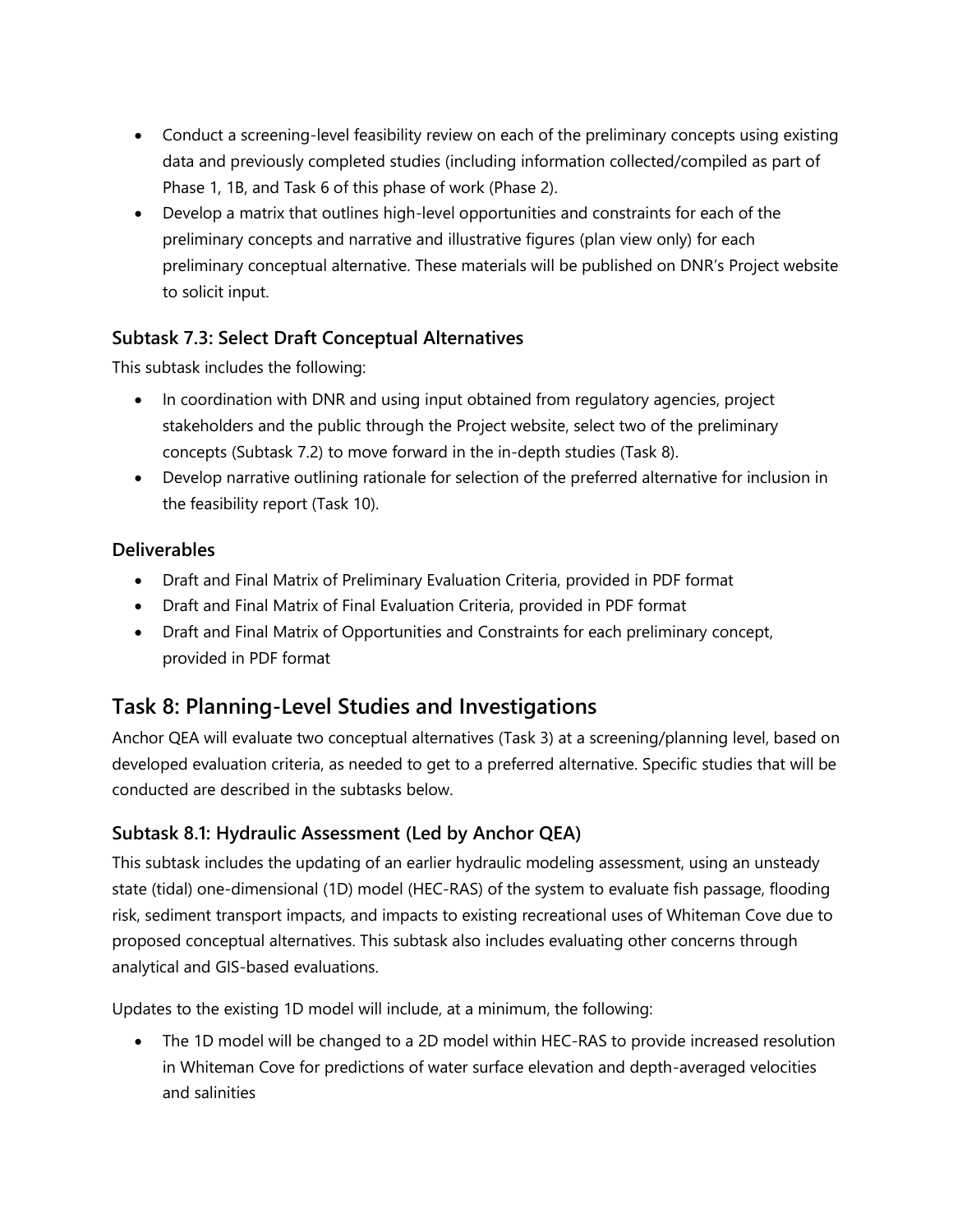- Updates to elevation information, if needed, from the topography data collected as part of Task 6
- Updates to the freshwater input to Whiteman Cove used in the model using GIS hydrology tools, updated rainfall information, and updated elevations (as needed)
- Salinity modeling will be enabled

Conditions that will be modeled for each proposed alternative will include the following:

- Tidal conditions only representing a typical 2-week tidal signal, including king-tides
- Tidal conditions (as defined above) with one low and one high flow from tributaries
- Tidal conditions (as defined above) with mid-range estimates for sea level rise

The output of the model for each proposed alternative will include the following:

- Depth-averaged velocities in the tidal connection (based on proposed alternatives) between the lagoon and the Sound over typical tidal cycles
- Water surface elevations and depth-averaged salinities in the lagoon due to tides, freshwater inflows, and the proposed tidal connection between the lagoon and the Sound

The results of the model will be used to evaluate the conceptual alternatives in terms of fish passage into the lagoon, potential for flooding of adjacent properties along the lagoon shoreline, potential for low water elevations (draining) of the lagoon at certain tidal elevations, potential impacts to existing recreational uses of Whiteman Cove and sediment transport along the nearshore and estuary that could impact adjacent commercial shellfish beds and an eelgrass restoration site. A GISbased analysis will be used to evaluate the impacts of high and low water levels (predicted by the modeling) on the lagoon.

In addition to the hydraulic modeling, wave conditions in the lagoon will be evaluated for open channel-based alternatives. An open channel connection with the Sound will allow some wave energy to propagate into the lagoon during storm events. Wave conditions that can impact the site (from the Sound) will be estimated using standard wave-hindcast methods (using long-term wind data) as outlined in the U.S. Army Corps of Engineers (USACE) Coastal Engineering Manual (USACE 2006). Potential for wave impacts and shoreline erosion inside the lagoon due to open channel/bridge alternatives will be estimated using standard calculations (spreadsheet models) for wave propagation, transformation, and breaking, as described in the USACE Coastal Engineering Manual (USACE 2006).

The results of the hydraulic modeling and wave evaluation will be used to evaluate potential changes to physical and geological coastal processes in the nearshore region of the Project site. Potential changes to physical and geological coastal processes at the site due to mid-range estimates of sea level rise will be discussed in terms of sustainability of the restored system. Anchor QEA will review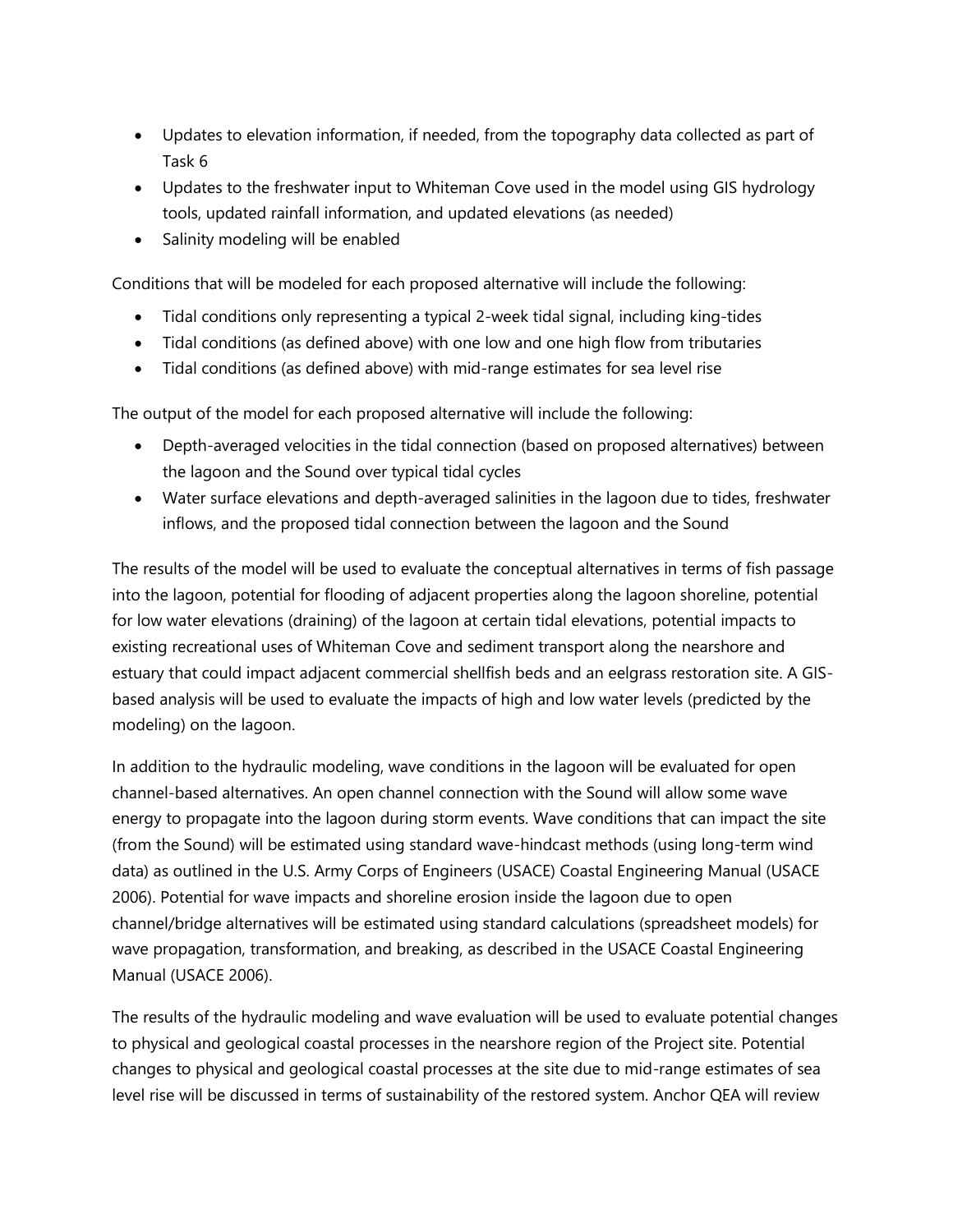predicted sea level rise estimates for the Project area as outlined in a report developed by the University of Washington Climate Impacts Group (CIG).<sup>1</sup> Anchor QEA will also review the recent (July 2018) CIG and Washington Sea Grant (in partnership with many others) that provides the most upto-date sea level rise estimates for the Puget Sound Region. Anchor QEA will work with DNR to select the most appropriate sea level rise estimates and will provide input on the conceptual alternatives but will not conduct a full sea level rise analysis during predesign.

### **Subtask 8.2: Coastal Sediment Transport Study (Led by Blue Coast)**

This subtask includes a combined analysis of geology and hydraulics to determine the existing geomorphology and sediment dynamics and to evaluate the potential impacts to these processes as a result of construction of the two proposed alternatives. Analysis will address the ability for a tidal channel to be self-sustaining under coastal processes at the site as well as the potential impacts to nearshore habitats updrift from the Project site. The specific methods to conduct this analysis include the following:

- Conduct a review of data available for the site including aerial photographs, oblique aerial photographs, and topographic data. Publicly available data will be used to document the erosion and accretion potential at the site and dominant direction of littoral drift as well as other geomorphic indicators.
- The modeling outputs will be used to calculate tidal prism (volume of water flowing into the system at high tide) for the proposed alternatives. Potential marsh area will also be calculated for each alternative. This information will be used to size the dimensions for an open channel for tidal estuary alternatives based on regression models being developed as part of ESRP Tidal Channel Learning Grant.
- The modeling outputs of velocity will be used to calculate shear stress at the channel outlet for each alternative. Shear stress estimates will be compared to critical shear stress for several mean diameter grain sizes within the tidal channel to estimate potential for sediment mobilization and scour.
- Wind-wave estimates will be used to calculate alongshore sediment transport at the site under existing conditions and for both alternatives. The Project alternatives will be evaluated based on the changes in geomorphology as a result of the Project and how the new geomorphology will affect longshore drift at the Project site as well as updrift of the Project site.
- Reference sites that have similar wave conditions and geomorphology to the historic condition at Whiteman Cove and to the alternatives developed will be identified to assist in characterizing potential for changes to existing conditions and provide an understanding of evolution of the site after Project construction.

 $\overline{\phantom{a}}$ <sup>1</sup> University of Washington Climate Impacts Group, 2017. Prepared in partnership with Washington State Parks and Recreation Commission. June 2017.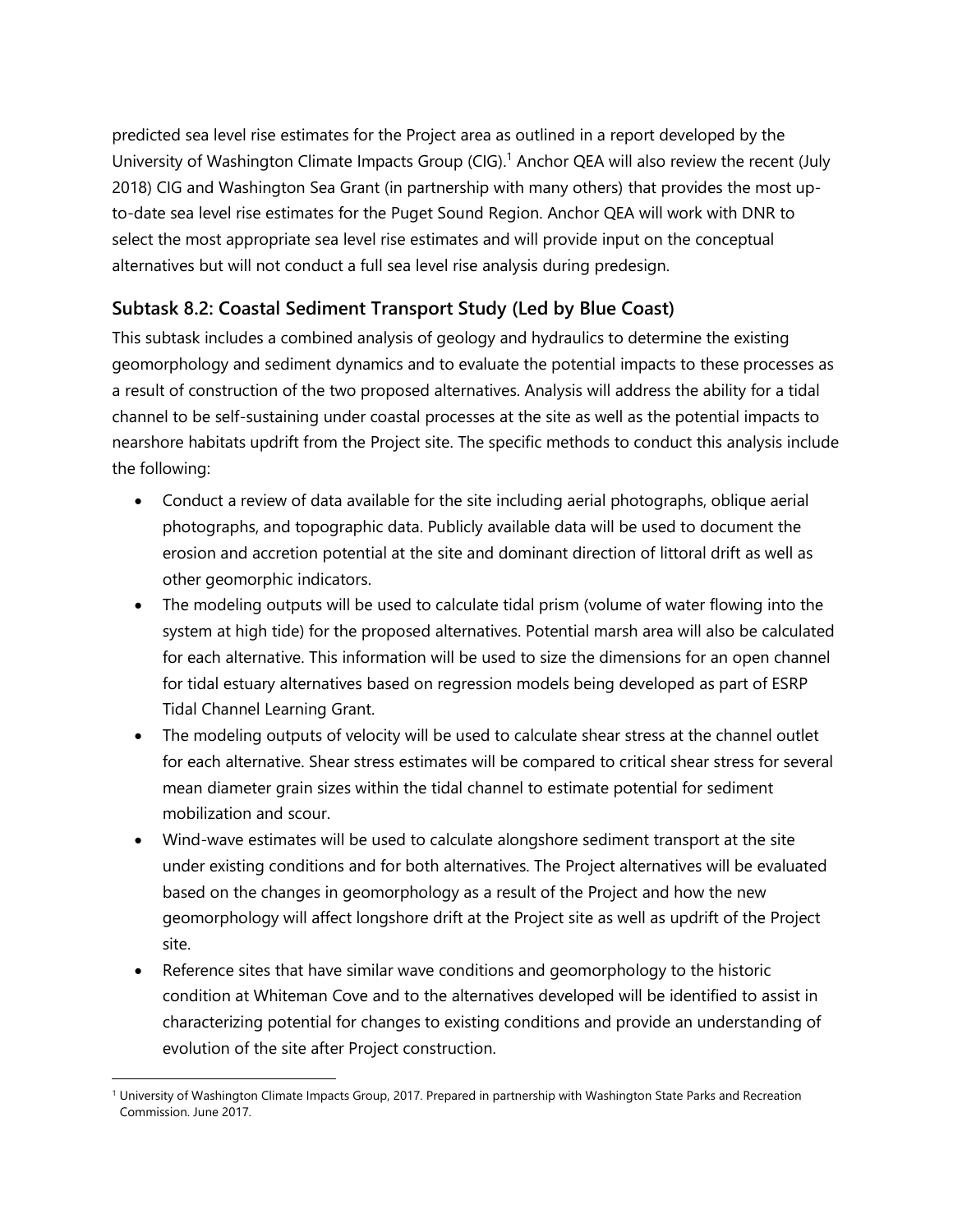- A conceptual (diagrammatic) model of sediment transport will be developed for the Project site under existing conditions and after Project construction to compare the relative sediment sources and sinks and evaluate site geomorphology. The model will be qualitative (conceptual) for all elements and quantitative for sediment sources and sinks where sufficient information exist to calculate net transport rates.
- The conceptual sediment transport model will also be used to estimate the potential for impacts from changes to sediment transport patterns to eelgrass and shellfish resources near the site. The presence of mapped eelgrass and shellfish beds are in and of themselves excellent indicators of the existing conditions that dominate at the site and their delineation will be used to help define the extents of sediment transport conceptual model.

### **Subtask 8.3: Transportation Study (Led by KPFF)**

This subtask includes the following to inform the conceptual alternatives in terms of access to YMCA Camp Coleman by evaluating two transportation options for vehicle access to the camp.

- Evaluate alternative accesses to YMCA from Whiteman Cove Road and from 48th Street SW, including preliminary evaluation of:
	- ‒ Property impacts
	- ‒ Constructability and cost
- Evaluate a fish-passable bridge or other structural option along the existing sand spit for conformance with American Association of State Highway and Transportation Officials and Federal Highway Administration standards, including preliminary evaluation of:
	- Approximate span length based to support the minimum hydraulic opening
	- ‒ Foundation stability
	- Minimum clearance to mean higher high water
	- ‒ Structural depth
	- ‒ Constructability and cost

#### **Subtask 8.4: Cultural Resources Review (Led by Anchor QEA)**

This subtask includes the following:

- Additional desktop analysis of potential impacts to cultural resources, building on the planning level assessment prepared in 2015. This analysis will be specific to the two alternatives under consideration and will provide sufficient detail to compare the two alternatives based on their potential impacts.
- For each alternative, the analysis will include a recommended Area of Potential Effects (APE), an inventory of recorded resources within the APE, and a description of potential impacts. Effects to any recorded sites or structures will be evaluated to the extent possible with existing information.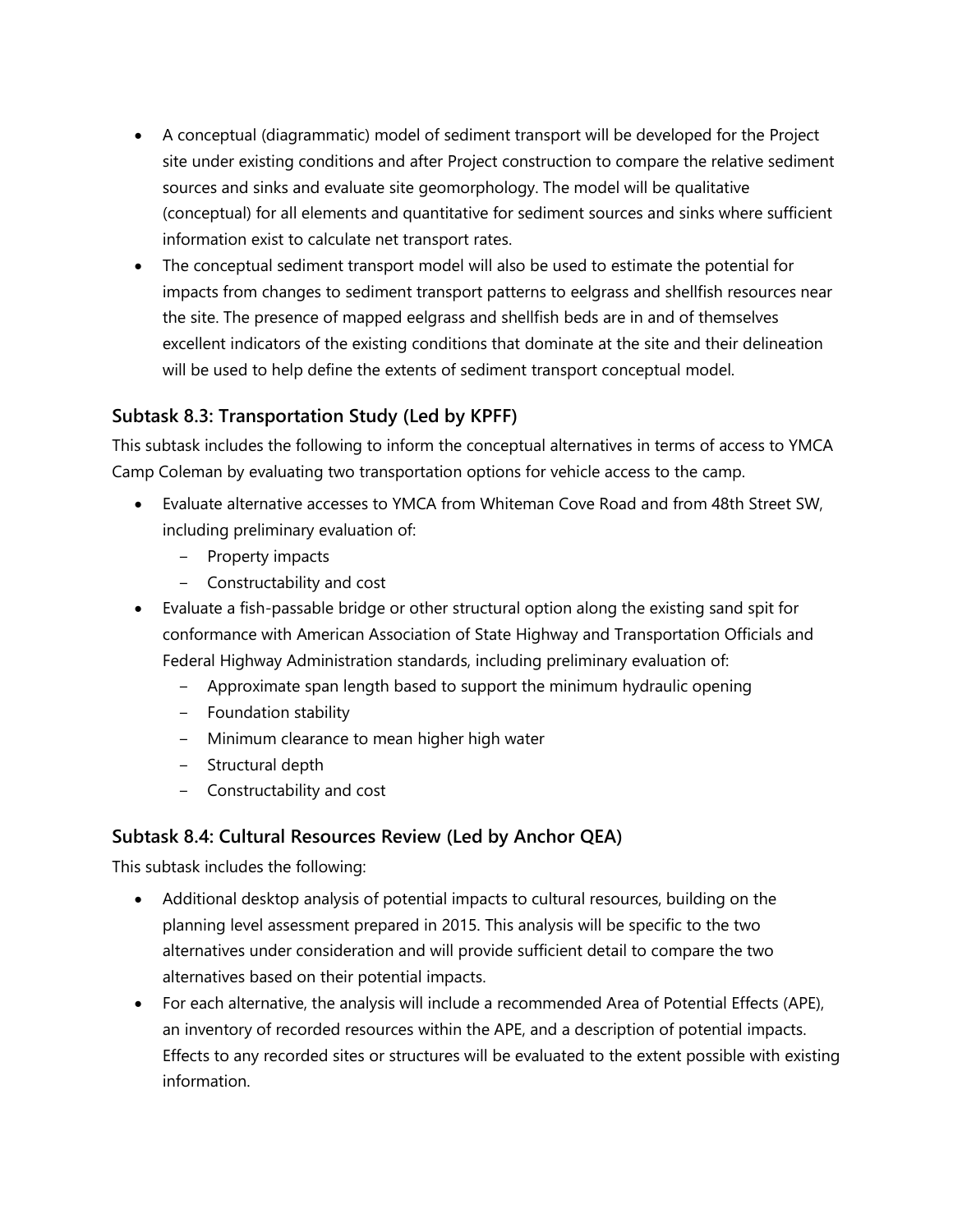### **Subtask 8.5: Fisheries and Habitat Assessment (Led by Anchor QEA)**

This subtask includes the following:

- Compiling existing information, supplemented with site observations, on the biological communities and habitat within the Project area, including priority habitats and species, wetlands, trees, and other available information.
- Identifying and evaluating potential impacts and benefits from the conceptual alternatives on fish and wildlife species and habitats (including specific elements such as trees and wetlands) by quantifying areas of existing versus proposed habitats and the habitat suitability for representative species (based on accessibility, depth, water quality parameters, vegetation, etc.).

#### **Subtask 8.6: Permitting Strategy (Led by Anchor QEA)**

This subtask includes the following:

- Attending a multi-agency site visit (i.e. pre-application meeting) to orient regulatory staff with the Project area and obtain feedback on the anticipated permitting strategy. Budget for this meeting is scoped in Sub-Task 5.2 (Meetings).
- Reviewing local codes and ordinances that may apply to the Project (e.g., Shoreline Master Program, Critical Areas Ordinance).
- Preparing a recommended permitting strategy that summarizes anticipated environmental permits and approvals, timing, and documentation necessary to support the environmental review of the Project.

#### **Subtask 8.7: Developing Benefits and Concept-Level Costs**

This subtask includes the following:

 Developing a matrix of benefits (based on final evaluation criteria) and concept-level opinions of construction cost for each of the two conceptual alternatives. These costs may be provided as a range due to uncertainties and data gaps at the conceptual level of design.

#### **Deliverables**

- Draft and Final Technical Memorandum for each study (Hydraulics, Coastal Sediment Transport, Transportation, Cultural Resources, Fisheries/Habitat, Permitting), provided in PDF and MS Word format
- Draft and Final Area of Potential Effect maps for each alternative, provided in PDF format
- Draft and Final Concept-level opinion of construction cost and Benefits Matrix, provided in PDF format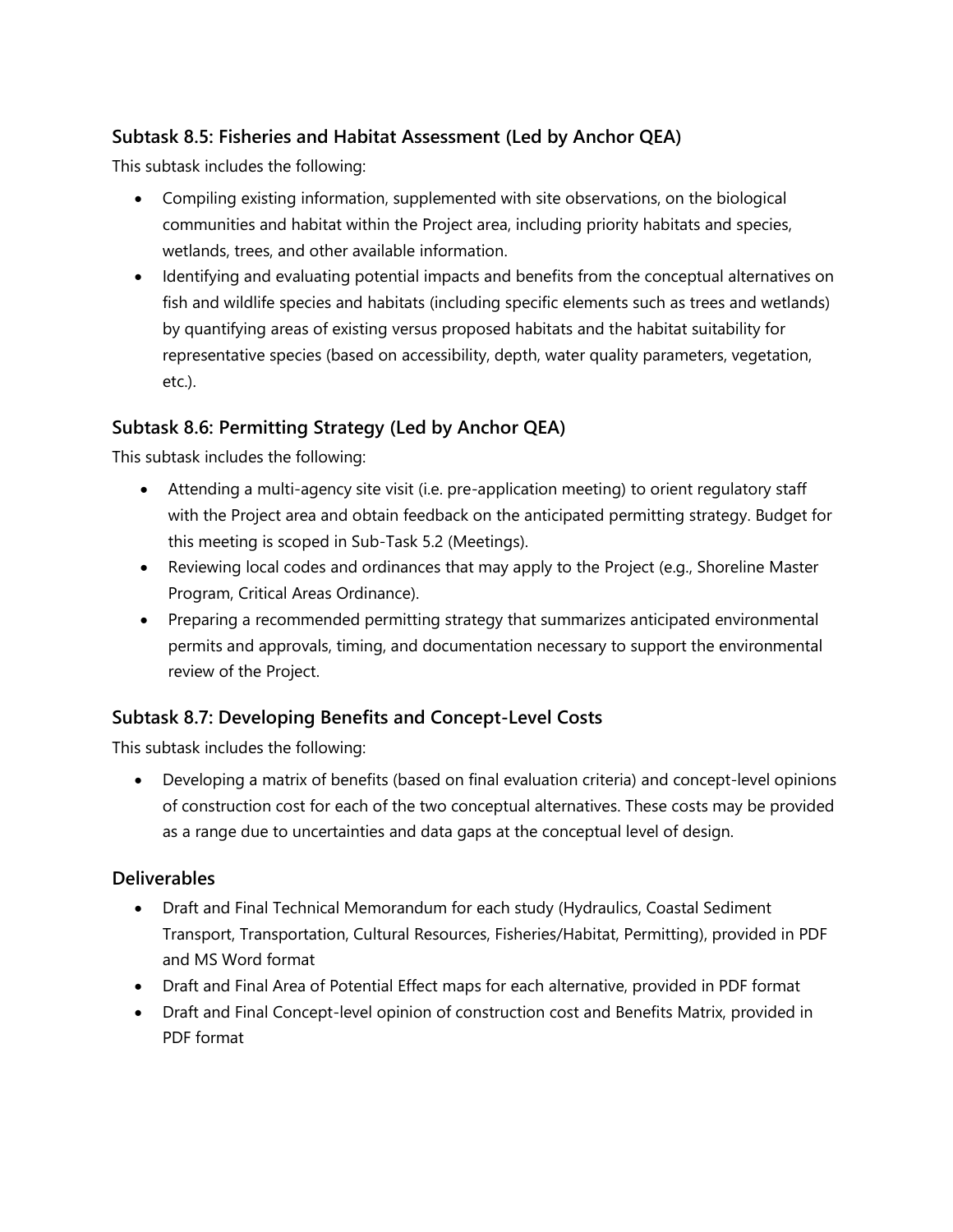# **Task 9: Select Preferred Alternative**

This task includes selection of the preferred alternative based on input from the open meeting (Task 5.2), which is expected to occur after completion of studies scoped in Task 8, and discussions with DNR. This task includes the following:

- Selection of preferred alternative
- Develop a narrative of rationale for selection of the preferred alternative for inclusion in the feasibility report (Task 10).

### **Deliverables**

None

## **Task 10: Feasibility Report**

This task includes development of a feasibility report to summarize work conducted in Tasks 1 through 8 on the Project. The main body text of the report will provide a summary of the work and previous deliverables will be included as appendices to the report. Appendices will include, at a minimum, water quality reports and technical memoranda developed for each of the technical studies conducted as part of Task 8.

#### **Deliverables**

Draft and final feasibility report provided in PDF and MS Word format

# **3. Assumptions**

#### **Meetings (Task 5)**:

- DNR will be responsible for open meeting logistics, including determining who is invited, publicizing open meetings, distributing invites, securing location(s), and providing audio visual equipment and ensuring its functionality.
- Anchor QEA will provide DNR with slides and handouts to be included at the open meeting. DNR will complete reproduction tasks for handouts at the open meeting.
- DNR will lead facilitation of the open meeting; Anchor QEA will lead facilitation of regulatory agency site visit.
- Up to three consultant staff will attend the open meeting; duration is assumed to be 2 hours, not including travel time. DNR staff will develop a summary of input from each meeting.
- Kickoff and progress meetings with DNR are assumed to be 1.5 hours in duration and will be conference calls. One consultant team member will attend one of the progress meetings in person (in Olympia).
- Travel time and mileage will be billed to DNR. Travel time from Seattle to Whiteman Cove and Seattle to Olympia is estimated at 3 hours round trip.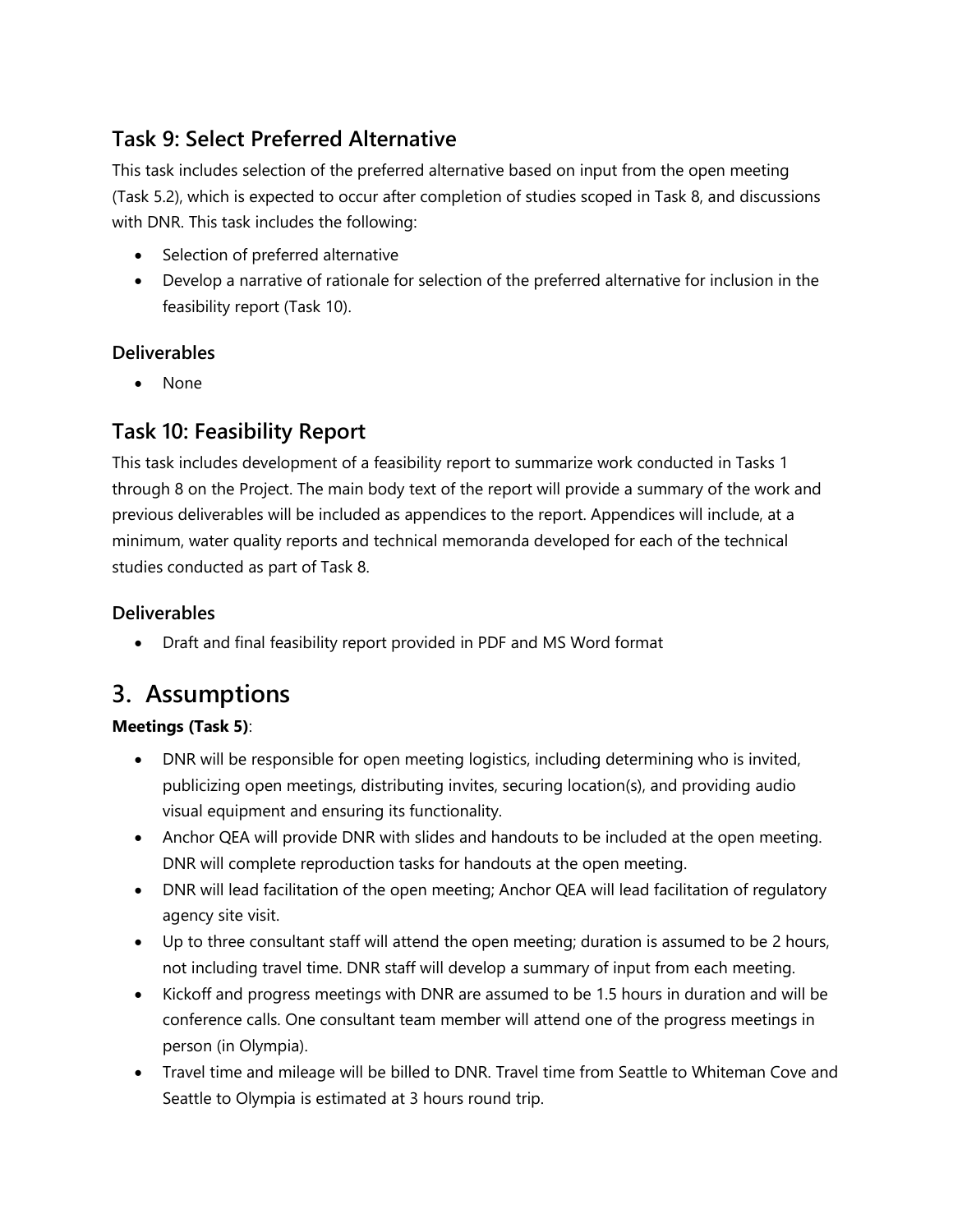#### **Data Review and Collection (Task 6):**

- A comprehensive site survey, including a topographical and bathymetric survey, has not been completed and will not be completed until Phase 3 of the Project after a preferred alternative is selected.
- Existing historical records, survey, LiDAR data, geology, utility information, and other GIS data will be adequate for development and evaluation of the conceptual alternatives.
- Geotechnical test pits and/or borings, or other invasive exploration, will NOT be required as part of the feasibility evaluation.
- A fish survey will not be conducted as part of this scope of services.
- Data gaps evaluation is not included in this scope of services, because it was previously completed as part of Phase 1B work (see Attachment 1).

#### **Evaluation Criteria and Conceptual Alternatives (Task 7):**

- Following pre-application meeting with Regulatory Agencies, up to five concepts will be summarized for discussion with DNR and for publication on the Project website. These concepts will be described by a narrative and an illustrative figure for this purpose. No engineering plan views or section views will be developed for concepts. Work conducted by others will be leveraged as much as practical to develop and describe concepts.
- Two concepts will be selected based on input from the open meeting and discussions with DNR to move forward in the feasibility analysis.
- Only one bridge concept will be included in the conceptual alternatives. Multiple bridge structures will not be evaluated.

#### **Planning-Level Studies (Task 8):**

- Level of effort proposed for studies is based on current understanding of the Project and potential concepts. The level of effort and budget for the studies may increase or decrease based on results of Tasks 5, 6, and 7 from what is included in this scope of work.
- Proposed work does not include chemical analysis of soils or sediments.
- No permitting applications or formal agency correspondence will be prepared under this scope of work.
- DNR will provide on-site cultural resource investigation and communicate findings to Anchor QEA.
- No fieldwork will be required for completion of the cultural resources analysis. Fieldwork may be recommended for future phases of environmental compliance.
- Sediment transport modeling is not included in this scope of work, sediment transport will be evaluated using results of hydrodynamic modeling and empirical calculations.
- This task includes budget for one round of review by DNR. Comments will be addressed to develop final technical memoranda as part of Task 8.